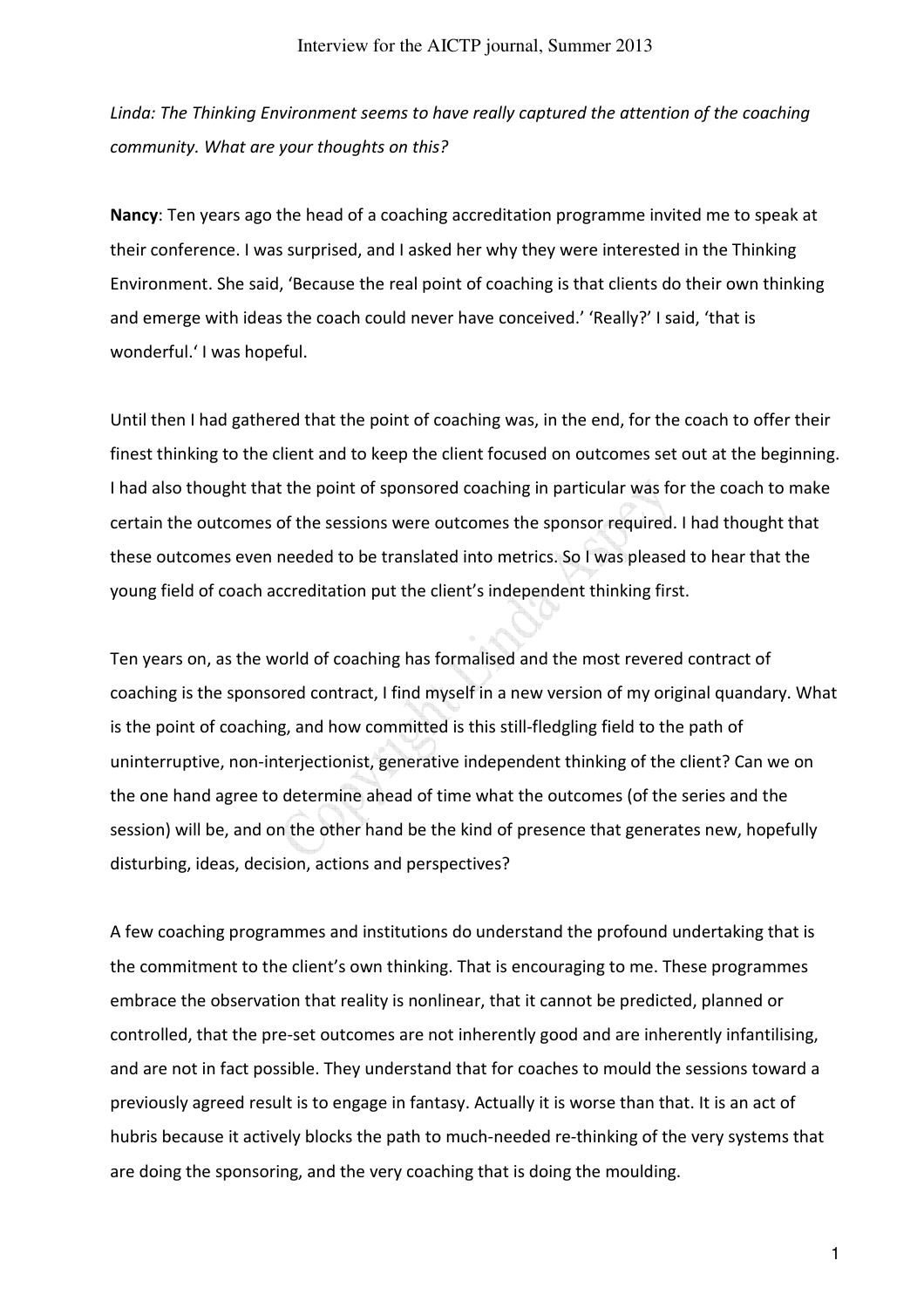So I am intrigued. Most of the coaches I meet arrive with a kind of insatiable voraciousness for expertise that liberates the mind of the client. At the same time I hear from them deep concerns that this is not what will pass muster either with the accrediting bodies or the corporate sponsors.

So maybe the coaching community's increasing interest in the Thinking Environment signals an exciting crossroads. Maybe on the subject of independent thinking and non-linear reality coaches want now to engage in robust conversation with accrediting bodies and sponsors, rather than to be in thrall to them.

I do remember a conversation I had a few years ago with a potential client's executive sponsor. After confirming that my approach is to generate the independent thinking of the client, wherever it goes, he sighed and then said, 'That's probably best. But please just promise me one thing.' 'What's that?' I asked. 'Promise me,' he said, 'that she won't leave as a result of your coaching.' 'I can't do that,' I said. He smiled and said, 'I know. I just thought I'd try.'

If the goal of coaching is to help a client to generate their own finest thinking, and if they come to the session with certain concrete goals, such as behaviour change, we need to allow them to generate their own thinking on that topic, wherever it may lead. They will in the end create something more intelligent, more useful, and full of their own energy for implementation. We cannot do that for them. Nor should we try.

*Linda: When I wrote about the Thinking Environment in Therapy Today in 2010, it generated a lot of interest from therapists. It has been called the most client-centred form of coaching since Carl Rogers' Person-Centred therapy. What you think about its use by therapists?* 

**Nancy**: That's interesting. Therapists have been fascinated by the Thinking Environment since the very early days of this work. But the Thinking Environment grew outside the fields of coaching, counselling and therapy. It is inherently none of them. It is an uncategorisable, powerful way for two people to be with each other so that one can think beautifully, wholly for themselves. That is all.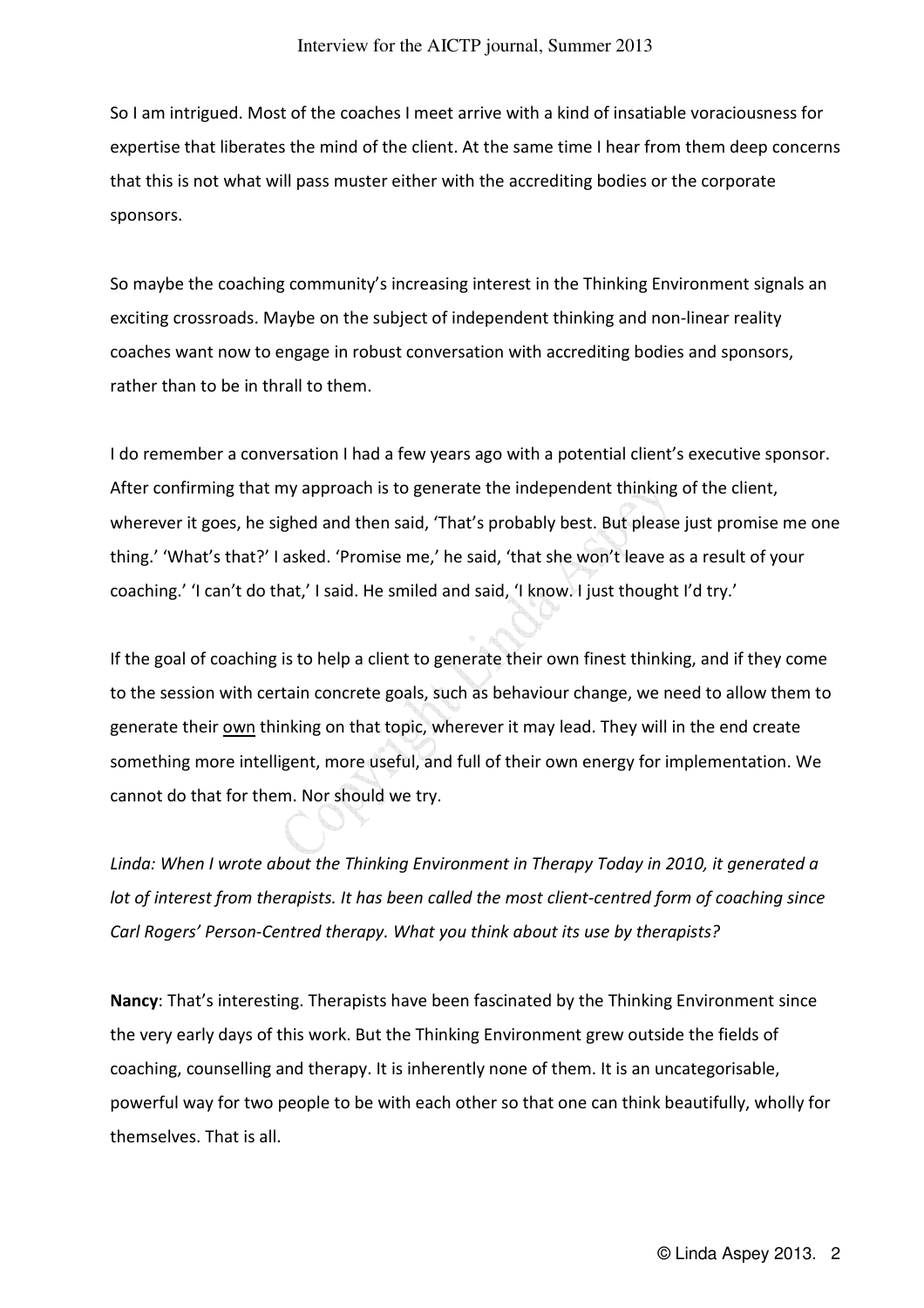But because it liberates the mind of the client profoundly, formally categorised professional fields sometimes see it as sitting on a spectrum of their field. In that context I guess it is accurate to say that the Thinking Environment is entirely, even exquisitely, Person-Centred.

Very early on in the discovery and unfolding of the Thinking Session process, about 1993, one of the practitioners in the US that embraced it most was a therapist. More therapists and counsellors then took the the new Thinking Environment courses, keen to find their own ways to use the process to reach and work with people.

One therapist said that the Thinking Environment's expertise of offering sustained, generative Attention was often more productive than her usual, more interjectionist, approach. She said she also was beginning to focus on assumptions and building Incisive Questions, rudimentary as they were in those days. This is not surprising because the key untrue assumption lived as true is at the core of the client's story, and so it is often where there is most movement for them. Some therapists have suggested that liberation from the untrue limiting assumption is itself a core therapeutic process.

And probably it is that process, together with the inbuilt equality of the relationship that is established within the Thinking Environment, that makes the difference. Uncontaminated Attention builds relationships. So perhaps one reason therapists and coach-therapists are more and more interested in the Thinking Environment is that it does progress their ability to build warm relationships.

Also, the client usually brings to the therapy a long-term lack of experience in thinking for themselves, reenforced by a number of assumptions about independent thinking. This process encourages them to think for themselves. And it treats them as true adults. That in itself is liberating.

Finally, I am finding these days that coaches less often ask me worried questions about whether the Thinking Environment process is therapy in disguise. Thanks to the accessible neuroscience now there seems to be more understanding of the importance of reflection and emotion in personal and business development, and of the telling of our stories.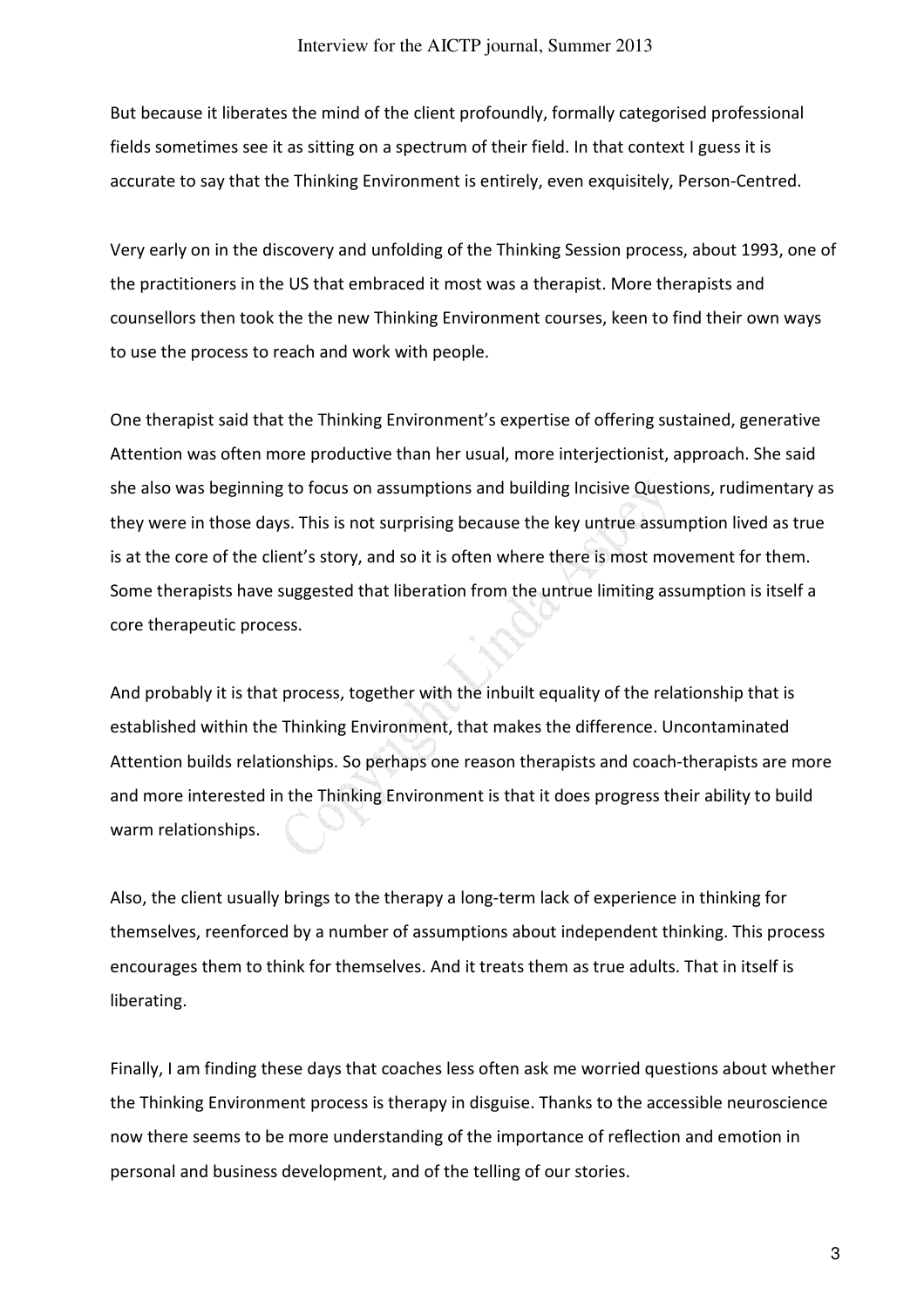*Linda: What are your thoughts about my use of the Thinking Environment in integrative coachtherapy practice?* 

**Nancy**: I think what you've recognised is a fact of nature. The reality is that compartmentalisation is a made-up construct. Compartmentalisation doesn't exist in nature. Everything is part of everything else. And it doesn't exist in our work with people. Therapy as separate from coaching is a concocted distinction. I of course appreciate the concerns that coaches may well have not been trained to deal with diagnosable psychological 'conditions' and 'pathologies.' And no one should pretend to work outside their expertise. But even inside that caveat the lines between various approaches to helping clients are blurred, even murky. We do well I think to recognise that all of life swims in connected waters. We make linear distinctions because language forces us to do that. But the distinctions do not exist. No detail exists separate from its context.

What you have done is to recognise this and to point out that the client will not be, cannot be, boxed. Similarly, the professional approach to the client cannot be contained. Some therapists hold on to their need to be be regarded as more advanced than coaches. And they eschew the business focus of coaching. Some coaches for their part have claimed the cognitive territory, seeing coaching as free of the complications and treacherousness of feelings. This has meant in some coaching sessions that the client, stepping toward emotion or childhood memories, is pulled back from the 'brink' and required to focus firmly on the action goal of the session, to race to the harbour. Rough seas, some coaches say, are not the stuff of coaching. 'This is coaching,' they would remind the client, 'not therapy.'

I think there will be a day, maybe fifty years from now, maybe sooner, when none of these nonexistent, forced divisions will be defended. Counselling/therapy/coaching will be regarded as the serendipitous integration that it is. The question will then be: what qualifying programmes are best for such a broad expertise? Which programmes will make the aspirant coach/therapist/counsellor able to do the work that the client truly wants and needs?

There are three questions I am thinking about these days: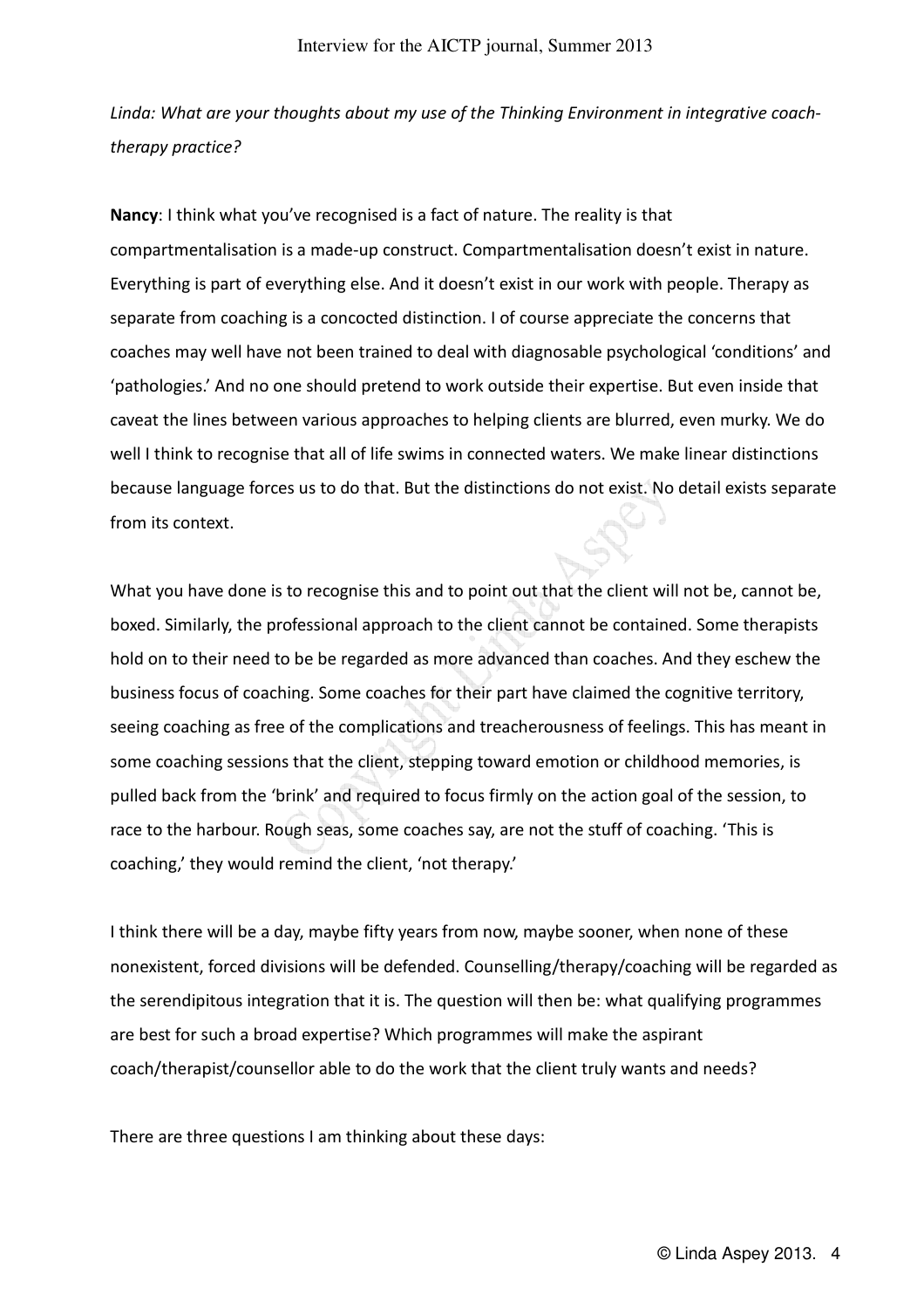**1. Shall we speak by invitation only**? If the client's fully independent thinking is our aim (even when the topic is agreed in advance), our generative Attention will produce it. And it will keep on producing it until it cannot any more. At which point, the client can invite us to speak. At that point, aware that the client often can generate even more before they need our input, we can ask, 'What more do you think, or feel, or want to say?' Then when they complete another wave of thinking and invite us to speak, we can ask that same question (experienced as new by the client, by the way) again. After many such waves of thinking, the client will finish completely, and invite us to speak. And if we first ask them what more they want to achieve from the session, they and we can determine the route to that outcome. If we speak by invitation only, we can relax as the client thinks, and our ease will generate even more, even higher quality, thinking in them. And we need not be surprised when our Attention and the 'What more?' question are all they need to reach a brilliant outcome for the session. That can happen. Attention can be that generative, when it is not truncated by our uninvited interjection.

**2. How do we know for sure that what we are about to say will be more valuable than what our client is about to think?** In that tantalising moment during our listening when we have just had the most sensationally useful idea for the client, can we stop and ask ourselves that question? And can we face the answer: We cannot know for sure. And if we speak uninvited, we risk killing the chance for something to to be ignited that is much better than our idea. To insert our idea before the client has had full chance to conceiver theirs is, when you think about it, unthinkable. And it is unnecessary, because our idea is now conceived; we can retrieve it later if it turns out to be useful. But the client's incipient thought is not even formed, much less retrievable later. If we interrupt their thinking to insert ours, neither they nor we will know what could have been. Hubris enters here again, just when we need humility.

**3. Are there essentially two worlds of thinking?** One world of thinking is huge and prevalent. It could be called the world of 'exchange thinking'. The other world is tiny and rare. Let's call it the world of 'fully independent thinking'. Most interactions (and coaching sessions) are in the world of exchange thinking. We listen long enough to decide what to say, and we say it. This is the world of input, input that draws primarily on the known, the accepted, the tried. The focus is on both people at once. Neither has a chance fully to develop their own thinking without input. The world of fully independent thinking, on the other hand, is a world of attention. It is a world of the unknown, the untried, the fresh. It is I think where coaching should take place, entirely if